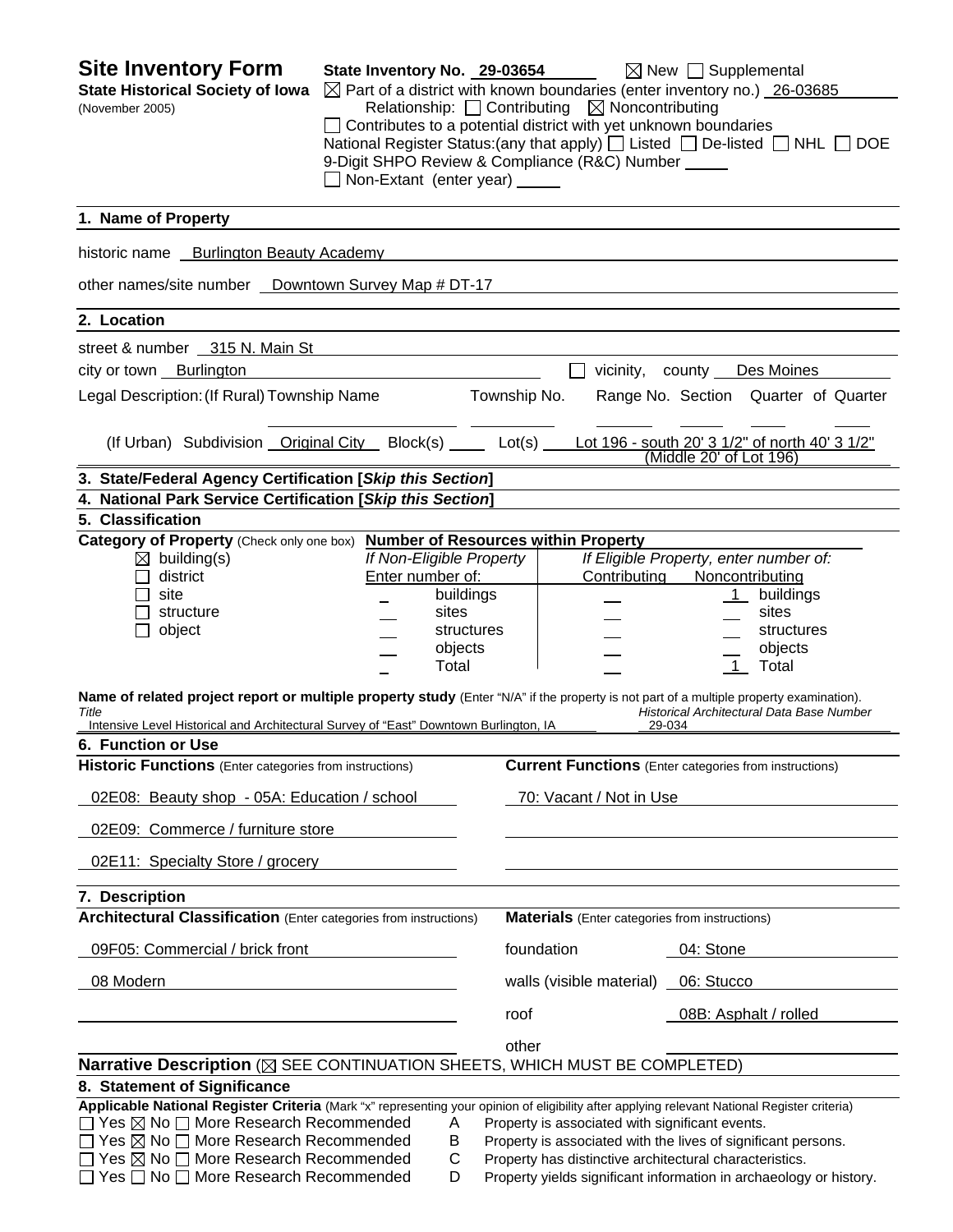| County<br>Address 315 North Main Street<br>Des Moines<br>City<br><b>Burlington</b>                                                                                                                                                                                                                                                                                                                                                                                                                                                                                                                                                                                                                                                                                                                                                                                                                                                                                                                                                                                                                                                                                                                                                                                                                                                                                                                                                                                                                                                                                                                                                                                                                         | Site Number 29-03654<br>District Number 29-03685                    |
|------------------------------------------------------------------------------------------------------------------------------------------------------------------------------------------------------------------------------------------------------------------------------------------------------------------------------------------------------------------------------------------------------------------------------------------------------------------------------------------------------------------------------------------------------------------------------------------------------------------------------------------------------------------------------------------------------------------------------------------------------------------------------------------------------------------------------------------------------------------------------------------------------------------------------------------------------------------------------------------------------------------------------------------------------------------------------------------------------------------------------------------------------------------------------------------------------------------------------------------------------------------------------------------------------------------------------------------------------------------------------------------------------------------------------------------------------------------------------------------------------------------------------------------------------------------------------------------------------------------------------------------------------------------------------------------------------------|---------------------------------------------------------------------|
|                                                                                                                                                                                                                                                                                                                                                                                                                                                                                                                                                                                                                                                                                                                                                                                                                                                                                                                                                                                                                                                                                                                                                                                                                                                                                                                                                                                                                                                                                                                                                                                                                                                                                                            |                                                                     |
| <b>Criteria Considerations</b><br>$\Box$ A Owned by a religious institution or used<br>$\Box$ E A reconstructed building, object, or structure.<br>for religious purposes.<br>F A commemorative property.<br>$\Box$<br>G Less than 50 years of age or achieved significance within the past<br>B Removed from its original location.<br>$\perp$<br>C A birthplace or grave.<br>50 years.<br>$\Box$ D A cemetery                                                                                                                                                                                                                                                                                                                                                                                                                                                                                                                                                                                                                                                                                                                                                                                                                                                                                                                                                                                                                                                                                                                                                                                                                                                                                            |                                                                     |
| Areas of Significance (Enter categories from instructions)<br><b>Significant Dates</b><br>Construction date<br>1870<br>Other dates, including renovation<br>c.1950, 2012                                                                                                                                                                                                                                                                                                                                                                                                                                                                                                                                                                                                                                                                                                                                                                                                                                                                                                                                                                                                                                                                                                                                                                                                                                                                                                                                                                                                                                                                                                                                   | $\boxtimes$ check if circa or estimated date                        |
| <b>Architect/Builder</b><br><b>Significant Person</b><br>(Complete if National Register Criterion B is marked above)<br>Architect                                                                                                                                                                                                                                                                                                                                                                                                                                                                                                                                                                                                                                                                                                                                                                                                                                                                                                                                                                                                                                                                                                                                                                                                                                                                                                                                                                                                                                                                                                                                                                          |                                                                     |
| <b>Builder</b>                                                                                                                                                                                                                                                                                                                                                                                                                                                                                                                                                                                                                                                                                                                                                                                                                                                                                                                                                                                                                                                                                                                                                                                                                                                                                                                                                                                                                                                                                                                                                                                                                                                                                             |                                                                     |
| Narrative Statement of Significance ( $\boxtimes$ SEE CONTINUATION SHEETS, WHICH MUST BE COMPLETED)                                                                                                                                                                                                                                                                                                                                                                                                                                                                                                                                                                                                                                                                                                                                                                                                                                                                                                                                                                                                                                                                                                                                                                                                                                                                                                                                                                                                                                                                                                                                                                                                        |                                                                     |
| 9. Major Bibliographical References                                                                                                                                                                                                                                                                                                                                                                                                                                                                                                                                                                                                                                                                                                                                                                                                                                                                                                                                                                                                                                                                                                                                                                                                                                                                                                                                                                                                                                                                                                                                                                                                                                                                        |                                                                     |
| Bibliography $\boxtimes$ See continuation sheet for citations of the books, articles, and other sources used in preparing this form                                                                                                                                                                                                                                                                                                                                                                                                                                                                                                                                                                                                                                                                                                                                                                                                                                                                                                                                                                                                                                                                                                                                                                                                                                                                                                                                                                                                                                                                                                                                                                        |                                                                     |
| 10. Geographic Data                                                                                                                                                                                                                                                                                                                                                                                                                                                                                                                                                                                                                                                                                                                                                                                                                                                                                                                                                                                                                                                                                                                                                                                                                                                                                                                                                                                                                                                                                                                                                                                                                                                                                        |                                                                     |
| <b>UTM References (OPTIONAL)</b><br>Easting<br>Zone<br>Northing<br>Zone<br>Easting                                                                                                                                                                                                                                                                                                                                                                                                                                                                                                                                                                                                                                                                                                                                                                                                                                                                                                                                                                                                                                                                                                                                                                                                                                                                                                                                                                                                                                                                                                                                                                                                                         | Northing                                                            |
| 1<br>2                                                                                                                                                                                                                                                                                                                                                                                                                                                                                                                                                                                                                                                                                                                                                                                                                                                                                                                                                                                                                                                                                                                                                                                                                                                                                                                                                                                                                                                                                                                                                                                                                                                                                                     |                                                                     |
| 3<br>4                                                                                                                                                                                                                                                                                                                                                                                                                                                                                                                                                                                                                                                                                                                                                                                                                                                                                                                                                                                                                                                                                                                                                                                                                                                                                                                                                                                                                                                                                                                                                                                                                                                                                                     |                                                                     |
| See continuation sheet for additional UTM references or comments                                                                                                                                                                                                                                                                                                                                                                                                                                                                                                                                                                                                                                                                                                                                                                                                                                                                                                                                                                                                                                                                                                                                                                                                                                                                                                                                                                                                                                                                                                                                                                                                                                           |                                                                     |
| 11. Form Prepared By                                                                                                                                                                                                                                                                                                                                                                                                                                                                                                                                                                                                                                                                                                                                                                                                                                                                                                                                                                                                                                                                                                                                                                                                                                                                                                                                                                                                                                                                                                                                                                                                                                                                                       |                                                                     |
|                                                                                                                                                                                                                                                                                                                                                                                                                                                                                                                                                                                                                                                                                                                                                                                                                                                                                                                                                                                                                                                                                                                                                                                                                                                                                                                                                                                                                                                                                                                                                                                                                                                                                                            |                                                                     |
| name/title __ Inez Metzger, commission member                                                                                                                                                                                                                                                                                                                                                                                                                                                                                                                                                                                                                                                                                                                                                                                                                                                                                                                                                                                                                                                                                                                                                                                                                                                                                                                                                                                                                                                                                                                                                                                                                                                              | Rebecca L. McCarley, consultant, Davenport                          |
| organization _ Burlington Historic Preservation Commission                                                                                                                                                                                                                                                                                                                                                                                                                                                                                                                                                                                                                                                                                                                                                                                                                                                                                                                                                                                                                                                                                                                                                                                                                                                                                                                                                                                                                                                                                                                                                                                                                                                 | date November 6, 2012                                               |
| street & number_ City Hall, 400 Washington Street                                                                                                                                                                                                                                                                                                                                                                                                                                                                                                                                                                                                                                                                                                                                                                                                                                                                                                                                                                                                                                                                                                                                                                                                                                                                                                                                                                                                                                                                                                                                                                                                                                                          | telephone 319-753-8158                                              |
| city or town___<br>Burlington<br>state lowa                                                                                                                                                                                                                                                                                                                                                                                                                                                                                                                                                                                                                                                                                                                                                                                                                                                                                                                                                                                                                                                                                                                                                                                                                                                                                                                                                                                                                                                                                                                                                                                                                                                                | zip code 52601                                                      |
| ADDITIONAL DOCUMENTATION (Submit the following items with the completed form)                                                                                                                                                                                                                                                                                                                                                                                                                                                                                                                                                                                                                                                                                                                                                                                                                                                                                                                                                                                                                                                                                                                                                                                                                                                                                                                                                                                                                                                                                                                                                                                                                              |                                                                     |
| <b>FOR ALL PROPERTIES</b><br>Map: showing the property's location in a town/city or township.<br>1.<br>Site plan: showing position of buildings and structures on the site in relation to public road(s).<br>2.<br>Photographs: representative black and white photos. If the photos are taken as part of a survey for which the Society is to be<br>3.<br>curator of the negatives or color slides, a photo/catalog sheet needs to be included with the negatives/slides and the following<br>needs to be provided below on this particular inventory site:<br>Roll/slide sheet #<br>Frame/slot #<br>Roll/slide sheet #<br>Frame/slot #<br>Frame/slot #<br>Roll/slide sheet #<br>See continuation sheet or attached photo & slide catalog sheet for list of photo roll or slide entries.<br>$\boxtimes$ Photos/illustrations without negatives are also in this site inventory file.<br>FOR CERTAIN KINDS OF PROPERTIES, INCLUDE THE FOLLOWING AS WELL<br>Farmstead & District: (List of structures and buildings, known or estimated year built, and contributing or noncontributing status)<br>1.<br>2.<br><b>Barn:</b><br>a. A sketch of the frame/truss configuration in the form of drawing a typical middle bent of the barn.<br>A photograph of the loft showing the frame configuration along one side.<br>b.<br>A sketch floor plan of the interior space arrangements along with the barn's exterior dimensions in feet.<br>c.<br>State Historic Preservation Office (SHPO) Use Only Below This Line<br>Concur with above survey opinion on National Register eligibility: $\Box$ Yes $\Box$ No<br>This is a locally designated property or part of a locally designated district.<br>Comments: | Date Taken<br>Date Taken<br>Date Taken<br>More Research Recommended |
|                                                                                                                                                                                                                                                                                                                                                                                                                                                                                                                                                                                                                                                                                                                                                                                                                                                                                                                                                                                                                                                                                                                                                                                                                                                                                                                                                                                                                                                                                                                                                                                                                                                                                                            |                                                                     |
| Evaluated by (name/title):                                                                                                                                                                                                                                                                                                                                                                                                                                                                                                                                                                                                                                                                                                                                                                                                                                                                                                                                                                                                                                                                                                                                                                                                                                                                                                                                                                                                                                                                                                                                                                                                                                                                                 | Date:                                                               |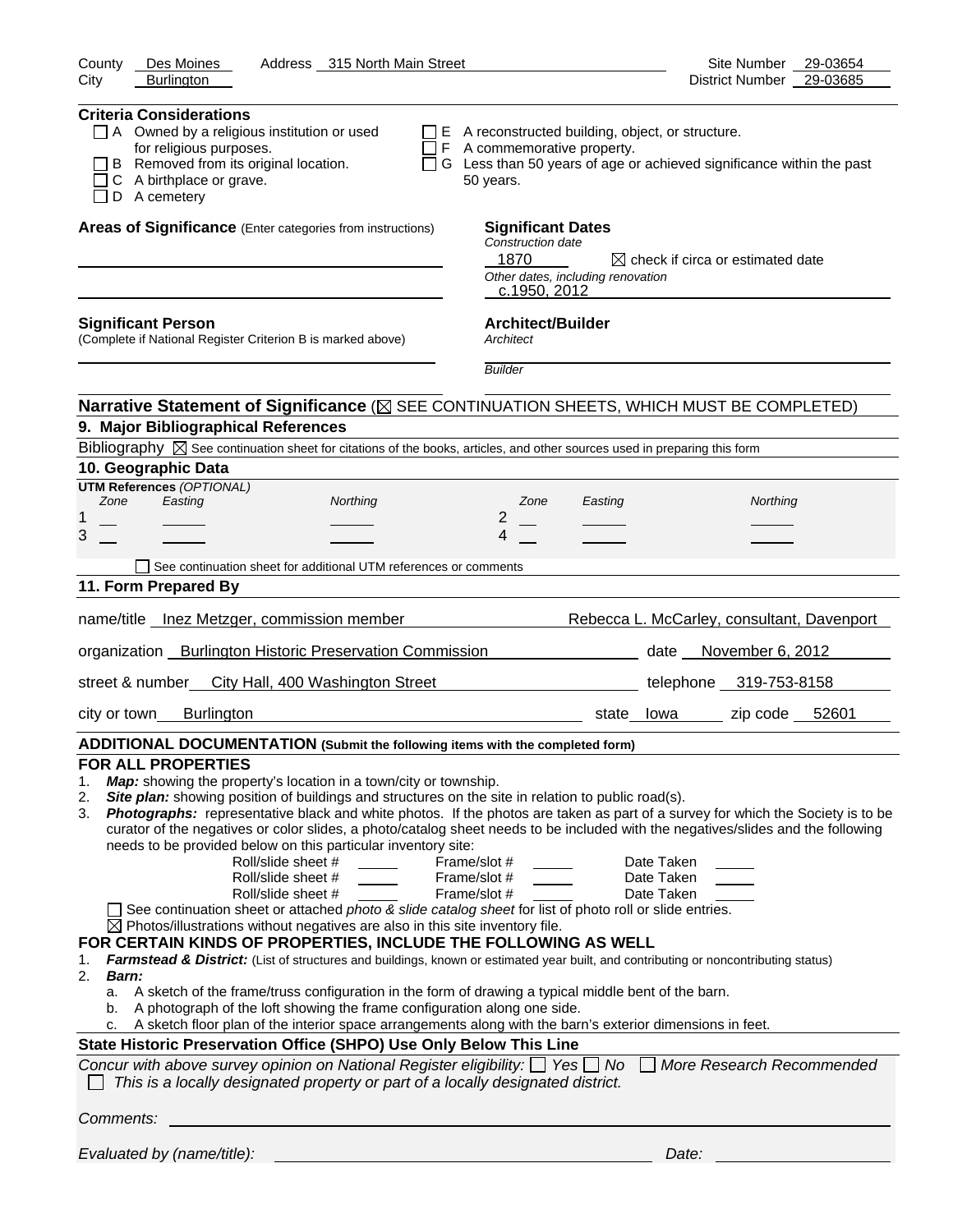| lated District N |  |
|------------------|--|
|                  |  |

| <b>Burlington Beauty Academy</b> | Des Moines        |
|----------------------------------|-------------------|
| Name of Property                 | County            |
| 315 N. Main St                   | <b>Burlington</b> |
| Address                          | City              |

#### **7. Narrative Description**

This is a two-story brick commercial building that has undergone several periods of remodeling. Historic photographs show that it was originally an Italianate building similar to the one to the east at 317 N. Main. The façade was remodeled likely in the early 1950s, resulting large square tiles applied to the majority of the façade. The second story windows were reduced in size at the same time. Burlington Beauty Academy occupied the building through this period. In the 1970s, the upper half of the building was then clad in aluminum siding. This was then the appearance in June 2012 – storefront and lower portion of the building clad in square tiles with an aluminum canopy from the 1950s, small double-hung windows on the second story, and aluminum siding on the upper half. In fall 2012, the building underwent another remodeling phase, removing the canopy and cladding the portion of the building above the canopy in stucco while retaining the small windows. In November 2012, the square tiles and 1950s storefront configuration remained, with double glass doors at the left/south and one large window to the north/right. The shell of the building is still the original structure from the 1800s, with the old brick wall extending above the adjacent structure along the south. This building has virtually no visible foundation street side, but appears to have a stone foundation from the alley …

#### **8. Narrative Statement of Significance**

The Burlington Beauty Academy appears to fall within the boundary of the Downtown Commercial Historic District but it does not appear to contribute to the historic significance of the district due to the recent façade modifications. The Italianate building was remodeled in the late 1940s or early 1950s for the Burlington Beauty Academy, and this façade remodel would have been significant within the history and development of the historic district. It was partially obscured with siding applied in the 1970s, though the key elements remained mostly visible. However, the remodeling in 2012, while perhaps improving the condition/appearance of the building, has removed the design elements of this earlier phase of remodeling. Thus, the building does not retain sufficient integrity to contribute to the historic district or be individually eligible for listing.

The building was likely constructed in the late 1860s or early 1870s. Samuel H. Jones was owner of the property (all of Lot 196 – 313-315-317) in this period, and he was listed as a capitalist in the 1879 *History of Des Moines County, working from an office in his new 1876 building at 4<sup>th</sup> and Jefferson and* living at 222 Court. The 1879 *History of Des Moines County* lists J.H. Miller as a dealer in furniture and manufacturer of upholstered goods at 315 N. Main. He moved to Burlington from Ohio in 1870. It was the location of J.H. Miller, Cabinet Maker, manufacturer and dealer in furniture and upholstered goods in the 1883 city directory as well. The 1886 Sanborn map shows furniture in this building as well as the storefront to the south at 313 N. Main. By 1887, Will H. Moore operated a furniture retail business at this location.

The 1892 Sanborn map shows a second hand store at this location. On September 8, 1899, Jos and H. S. Gross purchased the building from the Jones heirs. At the turn of the century, the 1900-01 city directory listed Gross Brothers junk dealers and second hand store at this location. There were 3 junk dealers and 8 second-hand stores listed in the 1900-01 city directory. H.S. Gross and Sons was listed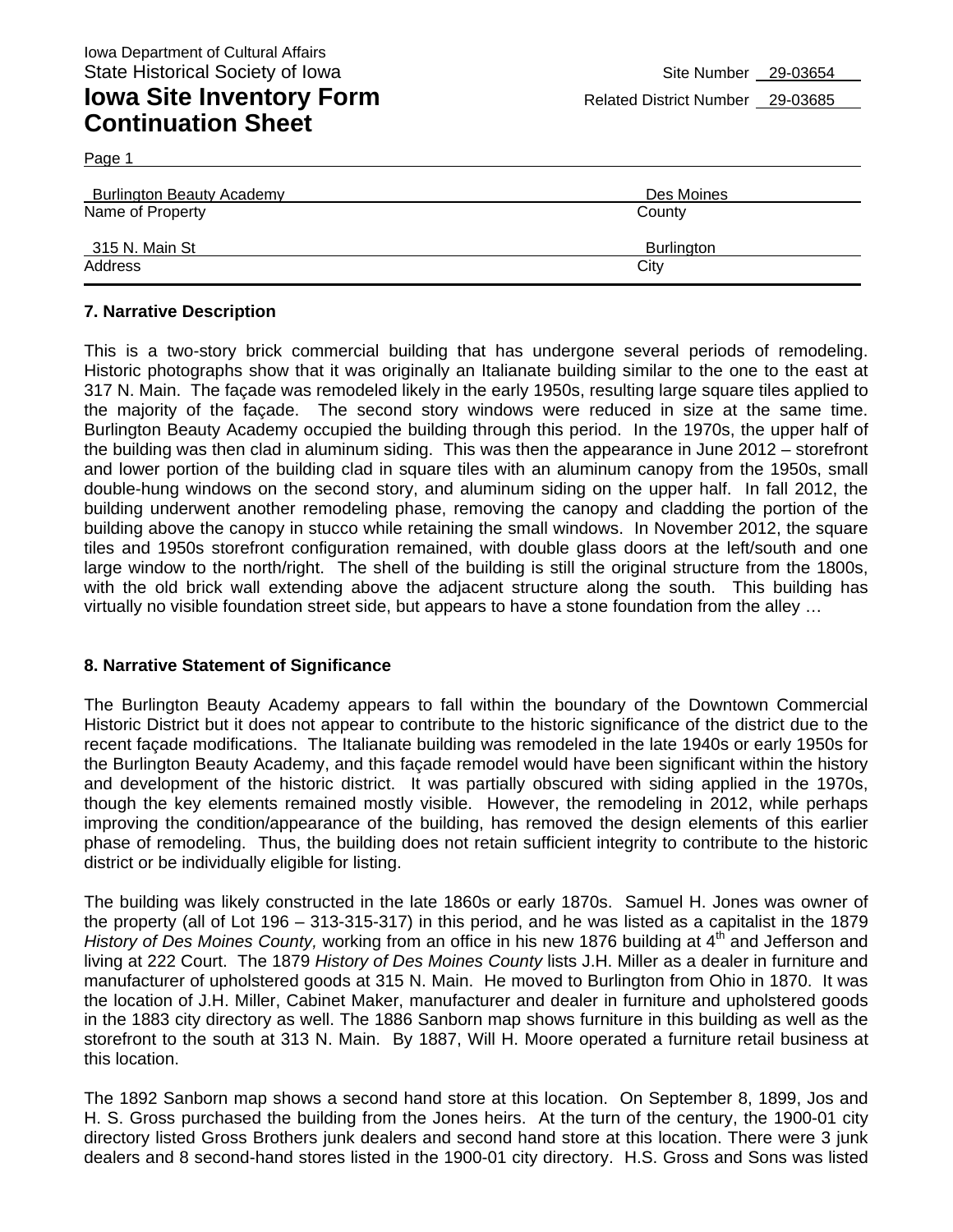Page 2

| <b>Burlington Beauty Academy</b> | Des Moines |
|----------------------------------|------------|
| Name of Property                 | County     |
| 315 N. Main St                   | Burlington |
| Address                          | City       |

here in the early 20<sup>th</sup> century through 1909, and then Sal Gross's second hand store was listed here in 1910. He was then listed here as a clothing dealer in 1913. The 1916 city directory then listed the second hand store run by Max Kaplan, and it was run by Grover Martin in 1920.

The property transferred to a trustee for the Joseph Gross estate in 1903, and it was then sold by executor Mary R. Remey in August 1921 to Caroline and Lucas Leicht. The 1924 city directory lists John Leicht, grocer, at this address. By 1928, C. Leicht Estate Grocery was listed here, and it was here through 1933. It was one of 65 groceries in Burlington in 1930.

Emma Matsch purchased the building on May 5, 1936. It was the unique location of John W. Bustard's amusement in 1940, the only business of its type in the city at the time. She sold it to Wallace J. Gobert and wife in 1942. It remained in the Gobert family until April 16, 1945 when it was purchased by Melvin H. and Gladys P. Crawford. In 1945, Wally's Tap Tavern was listed here.

By 1947, Burlington Beauty Academy was listed at this address. They continue to be listed here through the 1950s and 1960s. The *Burlington Hawk-Eye* on July 10, 1962 included a photograph of the building showing the square tiles on the façade with the flat aluminum canopy. It notes that the academy was established in 1926. The cosmetology school occupied 6,000 square feet in this building, and it was a modern and the largest training facility in the Midwest, offering air conditioned space (*Burlington Hawk-Eye,* July 10, 1962, 73). Burlington Beauty Academy continued to be listed here in 1980.

Melvin H. and Gladys P. Crawford owned the building until it was purchased by John H. Witte and Sons, Inc. on June 1, 1972. Donald and Ethel Dayton bought the building in February 1984.

According to the *Hawk-Eye* on June 13, 2009, the school on Main Street was closing and had been in operation for 72 years, first as Burlington Beauty Academy then taking on several other names before becoming Dayton's School of Hair Design in 1973.

Today, the building is vacant. The owners are remodeling the façade in fall 2012.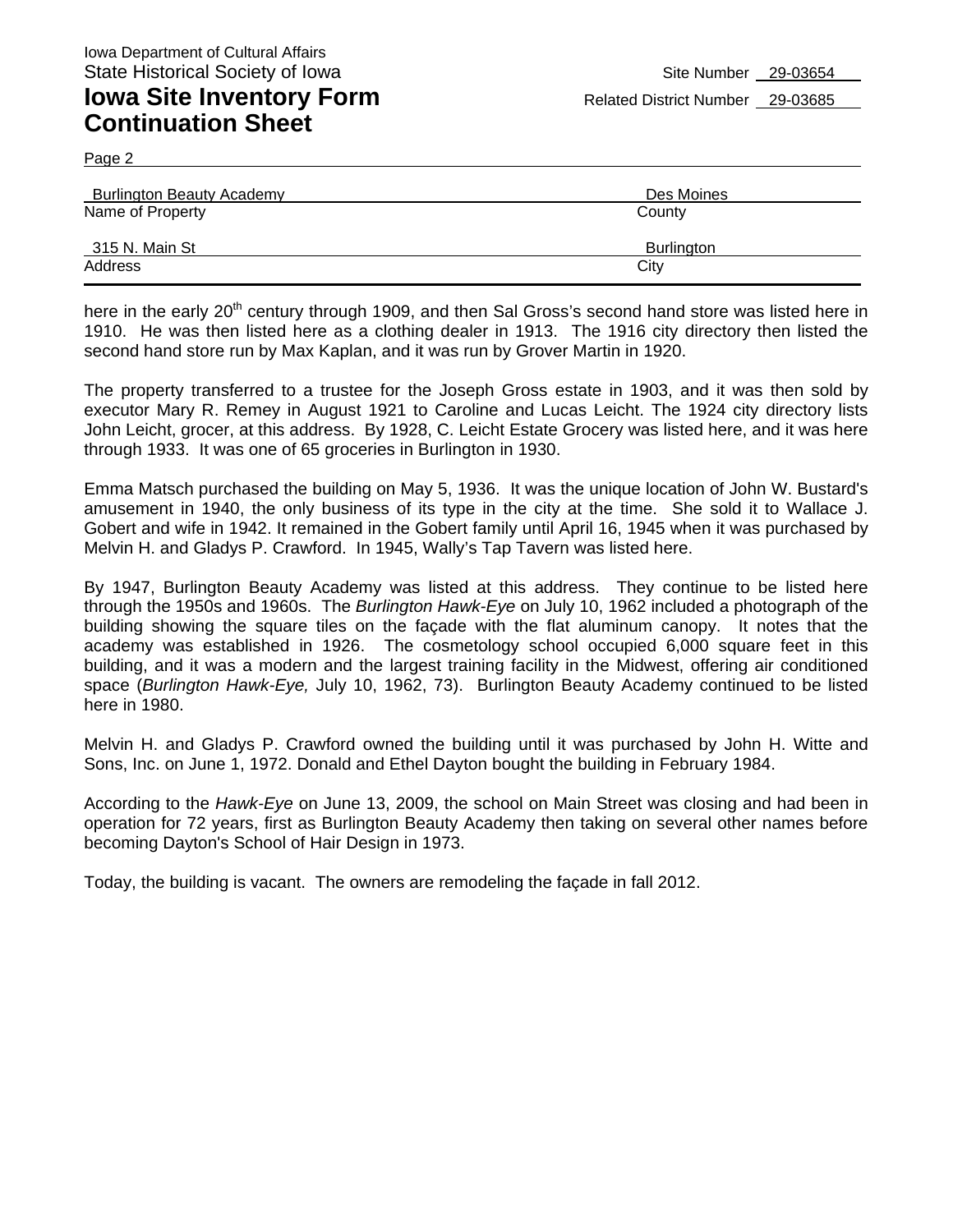Page 3

| <b>Burlington Beauty Academy</b> | Des Moines        |
|----------------------------------|-------------------|
| Name of Property                 | County            |
| 315 N. Main St                   | <b>Burlington</b> |
| Address                          | City              |

#### **9. Major Bibliographical References**

Antrobus, A.T. *History of Des Moines County Iowa and Its People.* Chicago, IL: S.J. Clarke Publishing Company, 1915.

*Biographical Review of Des Moines County, Iowa.* Chicago: Hobart Publishing Company, 1905.

City Directories, Burlington, Iowa, various dates. On microfiche at the Burlington Public Library

Deed records, per transfer books at Des Moines County Auditor's Office.

Downtown Partners, Inc., a Division of the Greater Burlington Partnership, Burlington, Iowa. Collection of collected historic photographs of downtown Burlington.

Newspapers, various titles and editions. Particular special editions utilized: *Burlington Evening Gazette,* March 24, 1906 *Daily Hawk-Eye Gazette,* September 2, 1938 *Burlington Hawk-Eye Gazette,* August 4, 1942 *Burlington Hawk-Eye,* July 10, 1962 *Burlington Hawk-Eye,* July 4, 1976

*Perspective Map of the City of Burlington, IA.* Milwaukee, WI: American Publishing Co., 1889.

*Portrait and Biographical Album of Des Moines County, Iowa.* Chicago: Acme Publishing Company, 1888.

Sanborn Map Company. "Burlington, Iowa," Fire Insurance Maps. New York: Sanborn Map Company, 1886, 1892, 1900, 1931, 1952.

Vertical files. Files on business/industry as well as individual businesses. Burlington Public Library, Burlington, Iowa.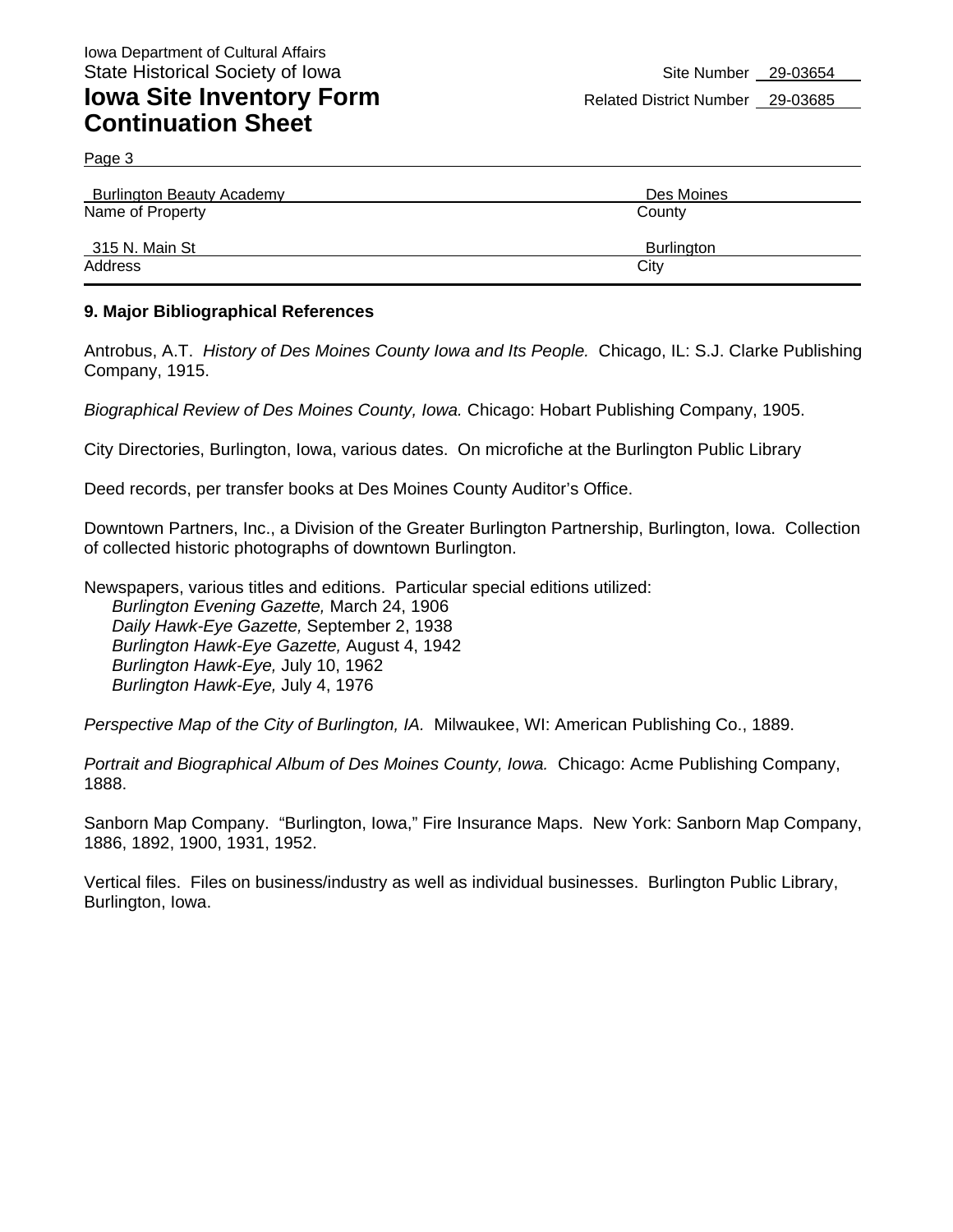Page 4

| <b>Burlington Beauty Academy</b> | Des Moines |
|----------------------------------|------------|
| Name of Property                 | County     |
| 315 N. Main St                   | Burlington |
| Address                          | City       |

#### **Location map**



*Base aerial photography by Aerial Services Inc for Des Moines County GIS Commission, March 2010.*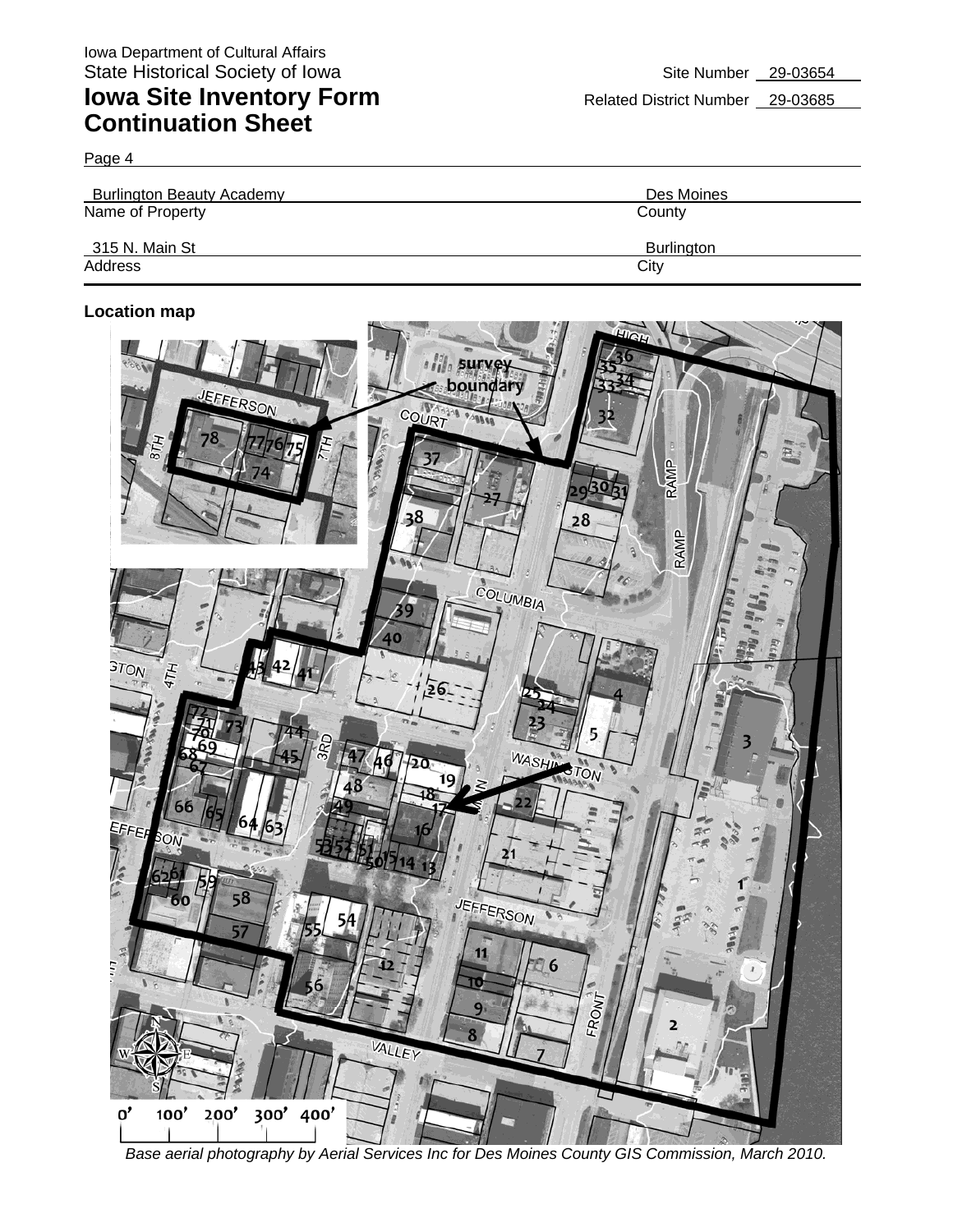Page 5

## **Iowa Site Inventory Form** Related District Number 29-03685 **Continuation Sheet**

| <b>Burlington Beauty Academy</b> | Des Moines |
|----------------------------------|------------|
| Name of Property                 | County     |
| 315 N. Main St                   | Burlington |
| Address                          | City       |

#### **Building plan (from assessor's website)**

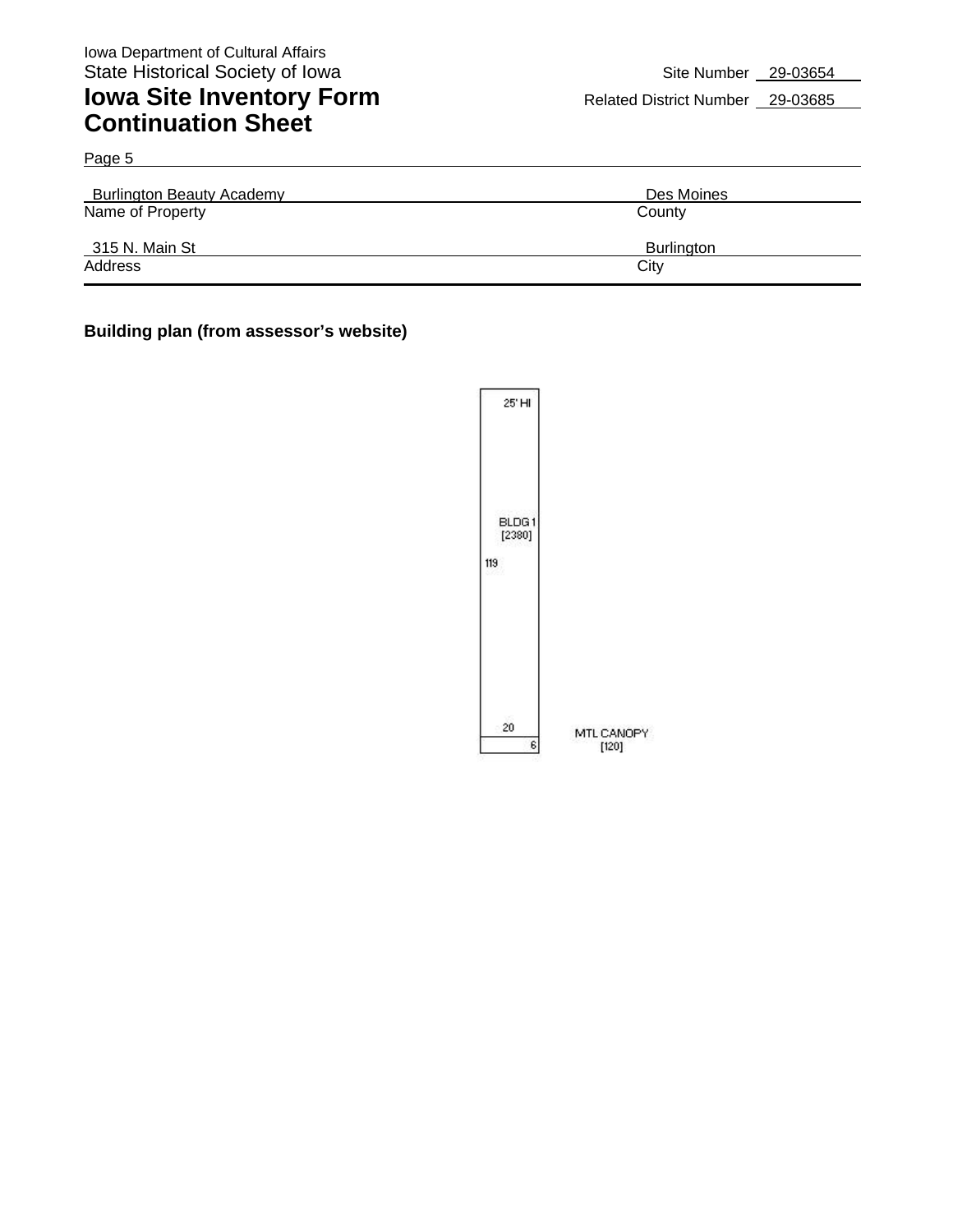Page 6

| <b>Burlington Beauty Academy</b> | Des Moines |
|----------------------------------|------------|
| Name of Property                 | County     |
| 315 N. Main St                   | Burlington |
| Address                          | City       |

### **Historic images**



**View of building from around 1920s (Downtown Partners collection).**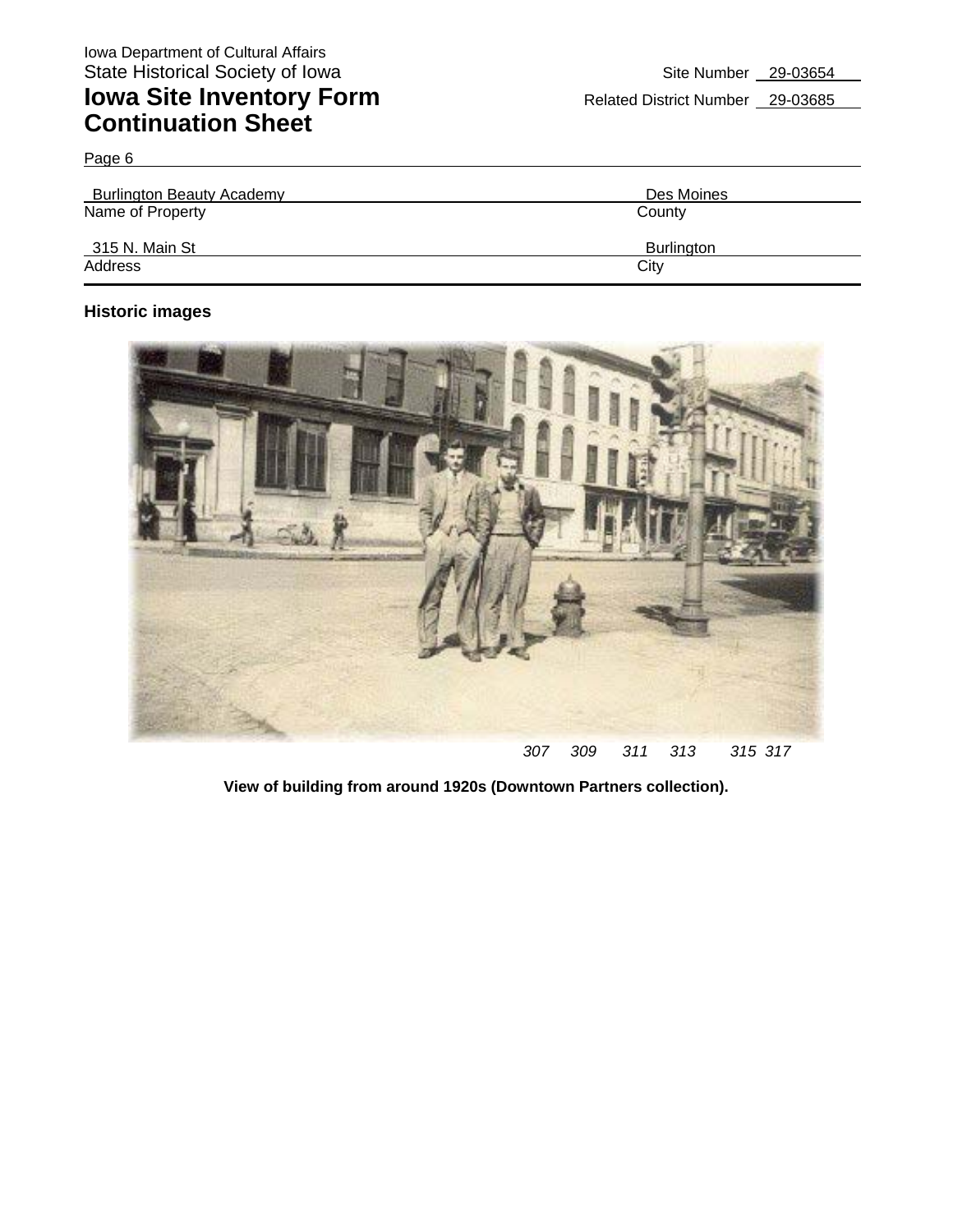| <b>Burlington Beauty Academy</b> | Des Moines |
|----------------------------------|------------|
| Name of Property                 | County     |
| 315 N. Main St                   | Burlington |
| Address                          | City       |



**View of building in November 1966 (from Carleen Nollen, Burlington, IA).**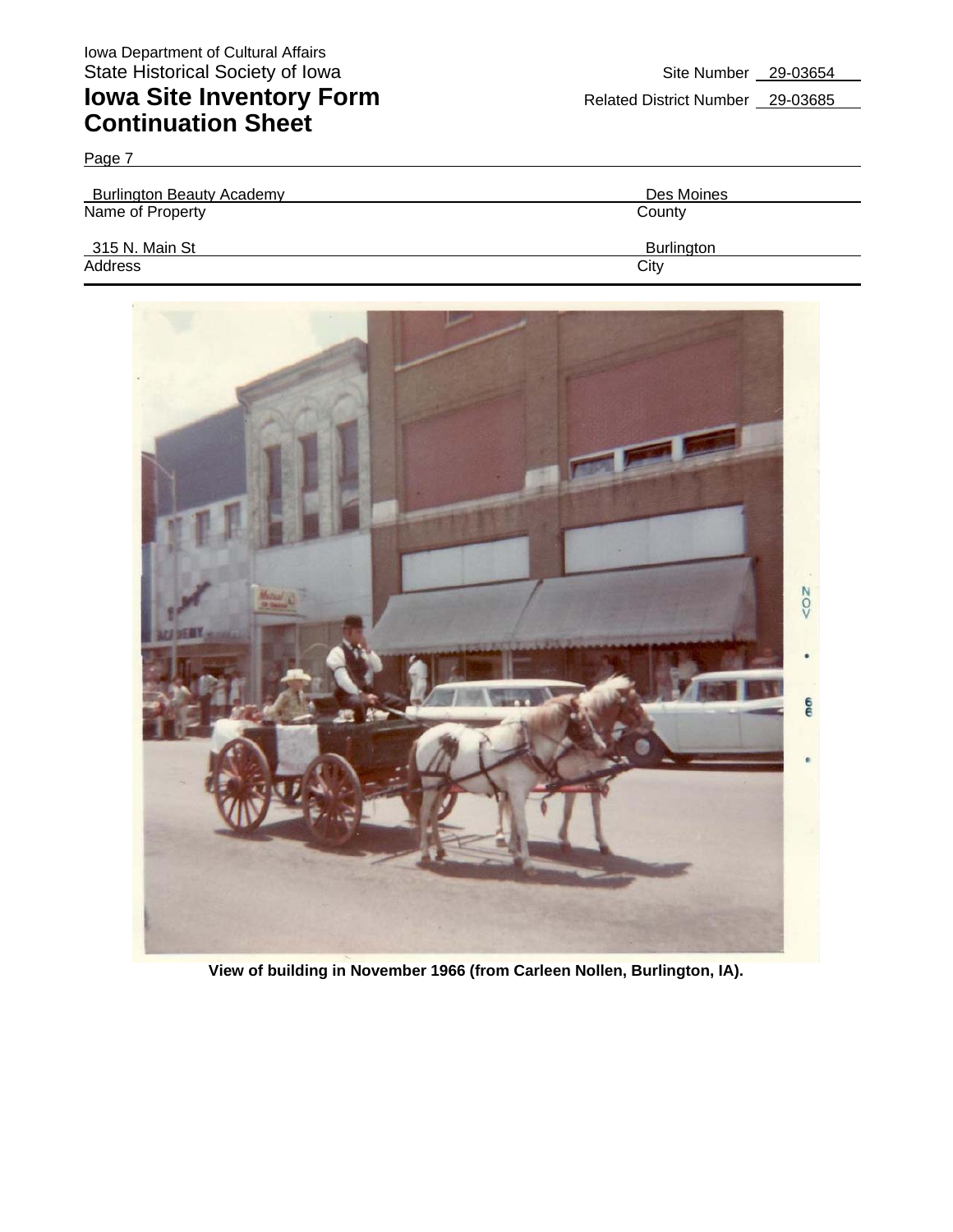| $-2.9$                           |                   |
|----------------------------------|-------------------|
| <b>Burlington Beauty Academy</b> | Des Moines        |
| Name of Property                 | County            |
| 315 N. Main St                   | <b>Burlington</b> |
| Address                          | City              |



**View of building in November 1966 (from Carleen Nollen, Burlington, IA).**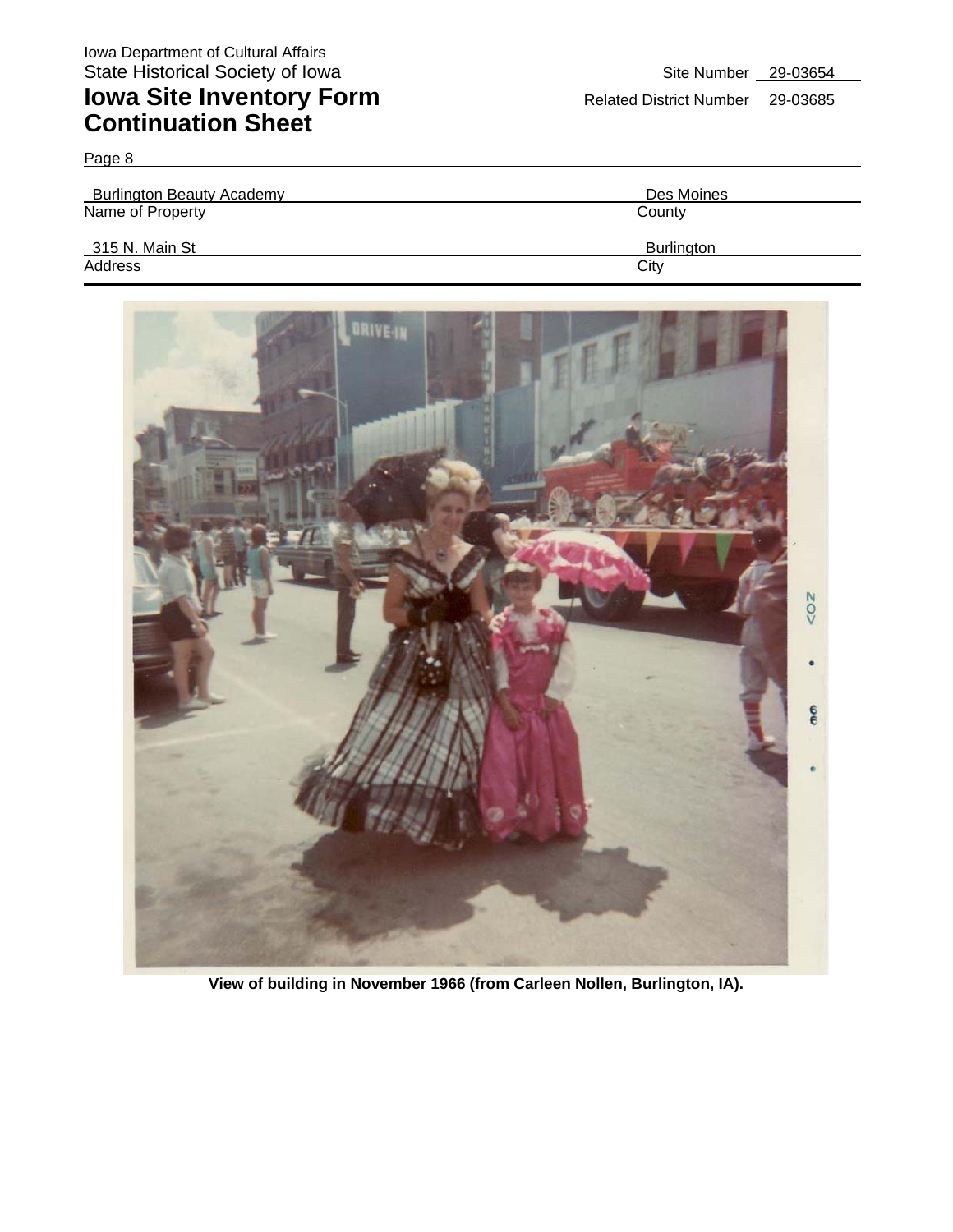| <b>Burlington Beauty Academy</b> | Des Moines        |
|----------------------------------|-------------------|
| Name of Property                 | County            |
| 315 N. Main St                   | <b>Burlington</b> |
| Address                          | City              |



**View of building in late 1970s (Des Moines County Historical Society collection).**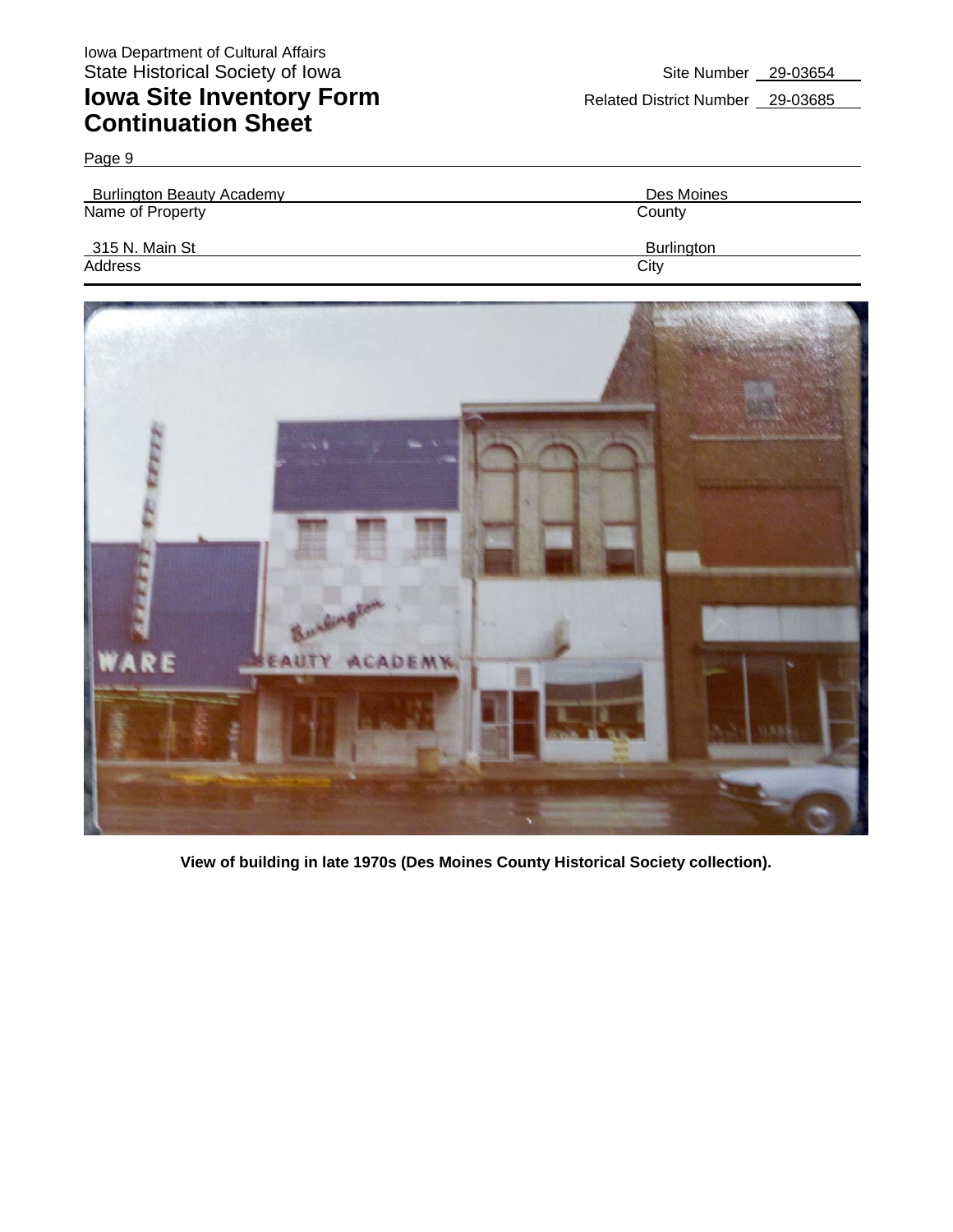| <b>Burlington Beauty Academy</b> | Des Moines        |
|----------------------------------|-------------------|
| Name of Property                 | County            |
| 315 N. Main St                   | <b>Burlington</b> |
| Address                          | City              |

### **Digital photographs**

Page 10



**Photograph 29-03654-001 – East elevation, looking west (McCarley, June 20, 2012)**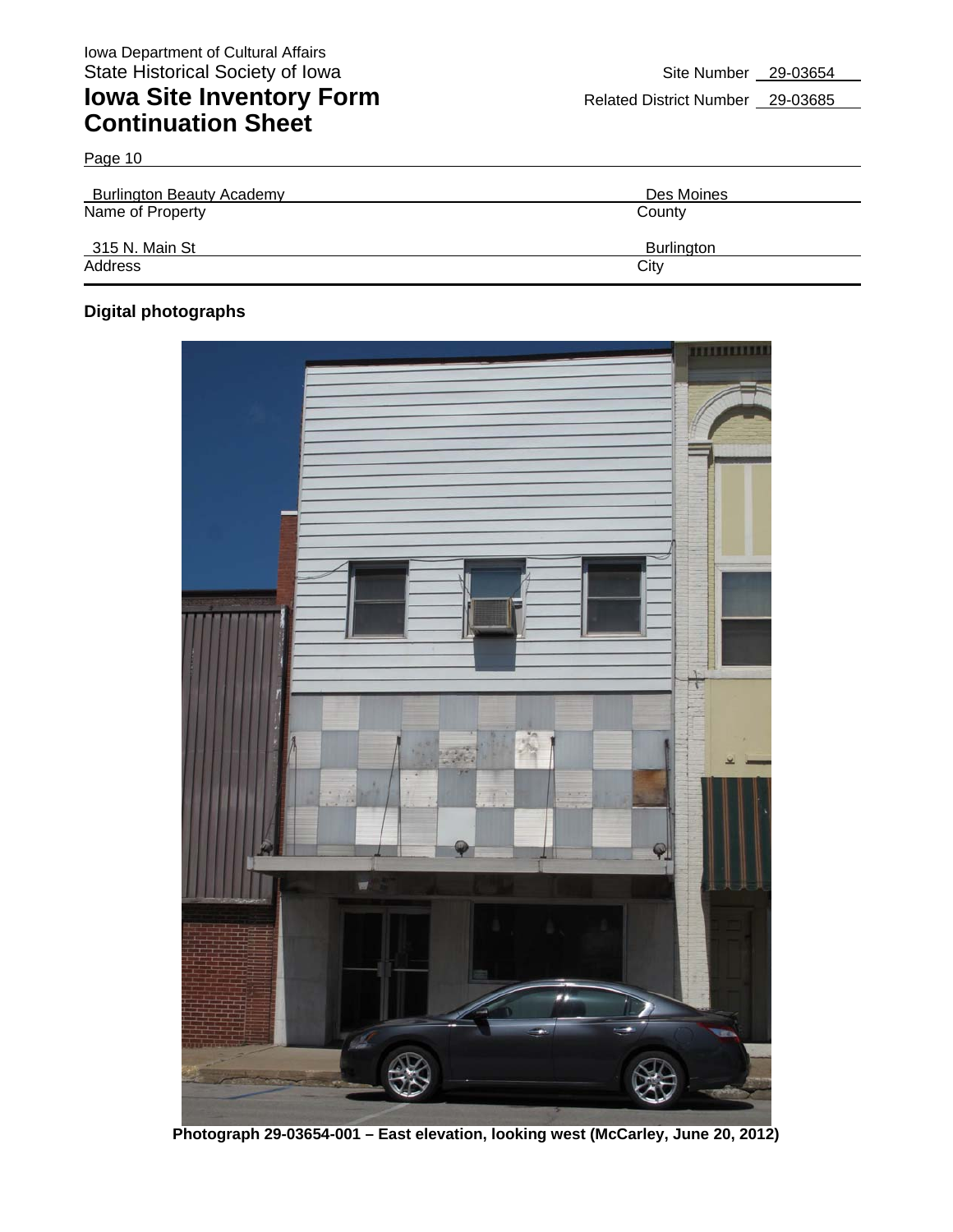Page 11

Burlington Beauty Academy **Des Moines** Name of Property **County** County 315 N. Main St Burlington Address City **City Address** 



**Photograph 29-03654-002 – East elevation, looking west (McCarley, June 20, 2012)**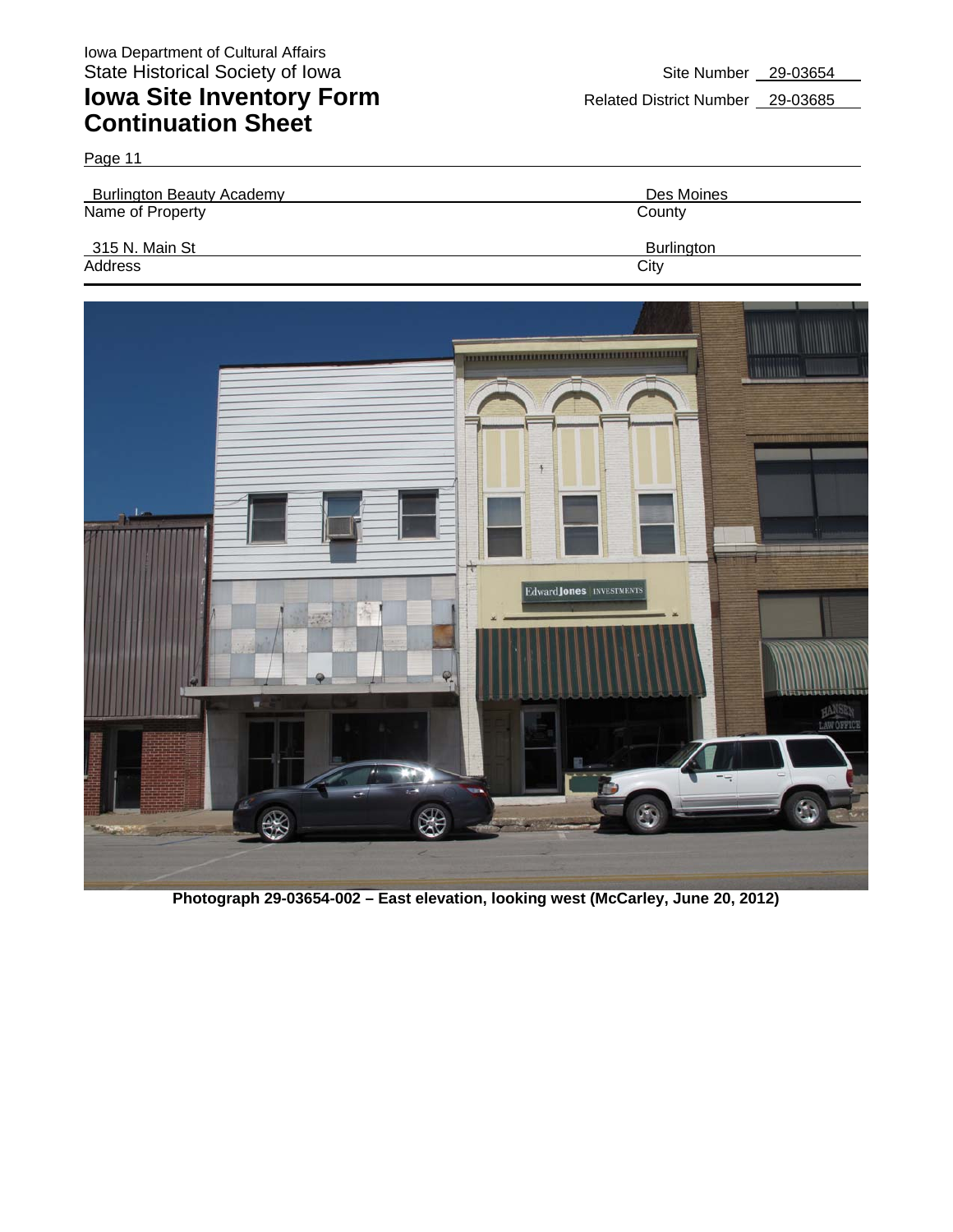

**Photograph 29-03654-003 – Detail of storefront, looking west (McCarley, June 20, 2012)**